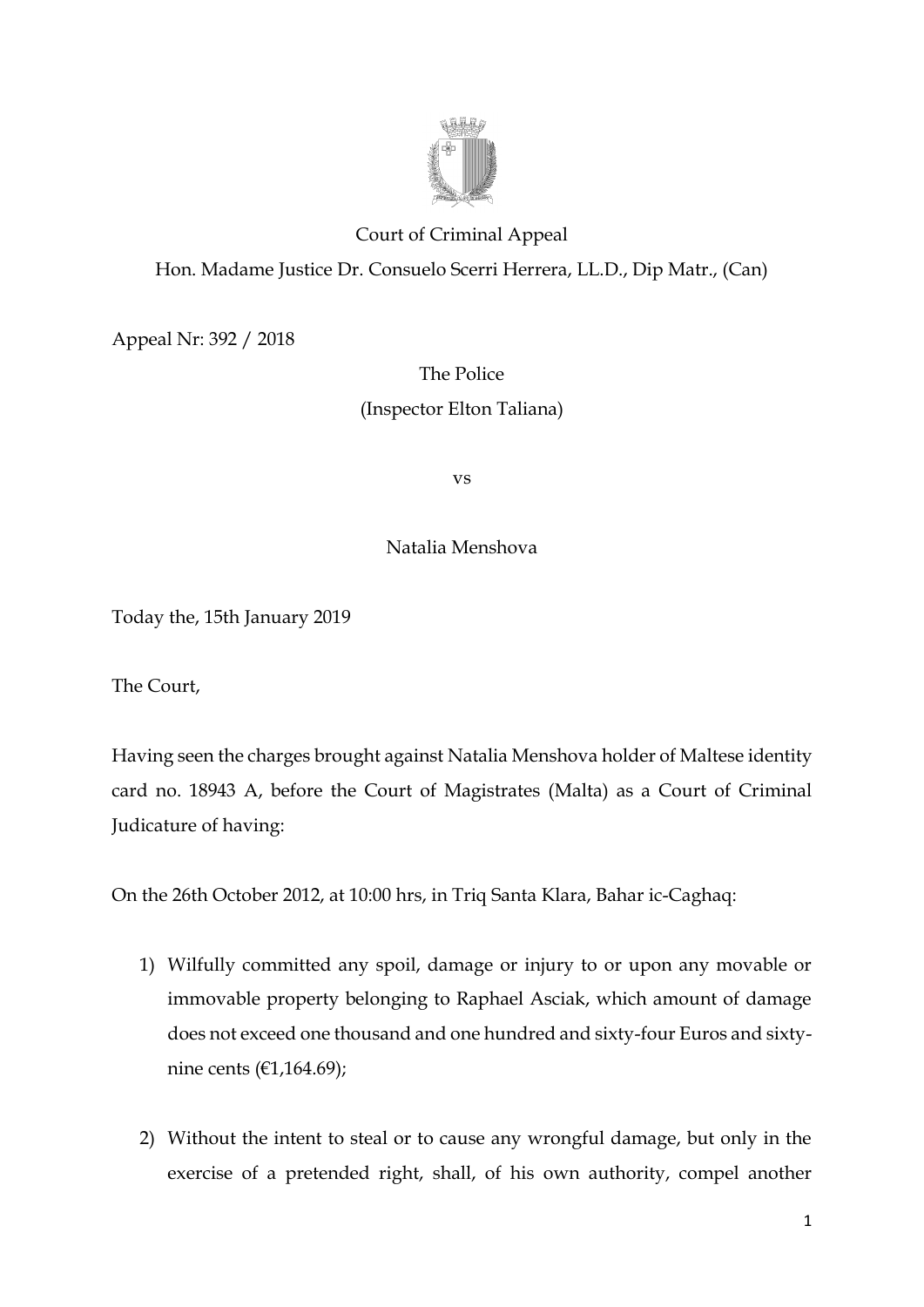person to pay a debt, or to fulfil any obligation whatsoever, or shall disturb the possession of anything enjoyed by another person;

3) Even though without the intent of committing another offence, enters into the dwelling-house of another person, against the express warning of such person, or without his knowledge, or under false pretences or by other deceit.

Moreover for having on the same date, time and in the previous months, in the same place and in other places in Malta:

- 4) Pursued a course of conduct which amounts to harassment of Raphael Asciaq and his family;
- 5) Pursued a course of conduct which caused Raphael Asciaq and his family to fear that violence will be used against him or his property or against the person or property of any of his ascendants or descendants.

The Court was requested to issue a protection order against the accused under Article 412(C) of Chapter 9 of the Laws of Malta to provide for the safety of Raphael Asciaq and his family or for the keeping of public peace or for the purpose of protecting the injured persons from harassment or other conduct which causes fear of violence.

Having seen the judgement meted by the Court of Magistrates (Malta) as a Court of Criminal Judicature proffered on the 4<sup>th</sup> October, 2018 whereby the Courtupon seeing Articles 325, 85, 339 (1) (o), 251 A, 251 B, 383, 384, 385, 386, 387 , 412 C, 17, 18, 31 and 533 of Chapter 9 of the Laws of Malta found accused Nathalia Menshova not guilty of the first (1st), third (3rd), fourth (4th) and fifth (5th) charges and acquits her of the same whereas found her guilty of the second (2nd) charge and condemned her to a fine (multa) of one hundred Euros ( $€100$ ).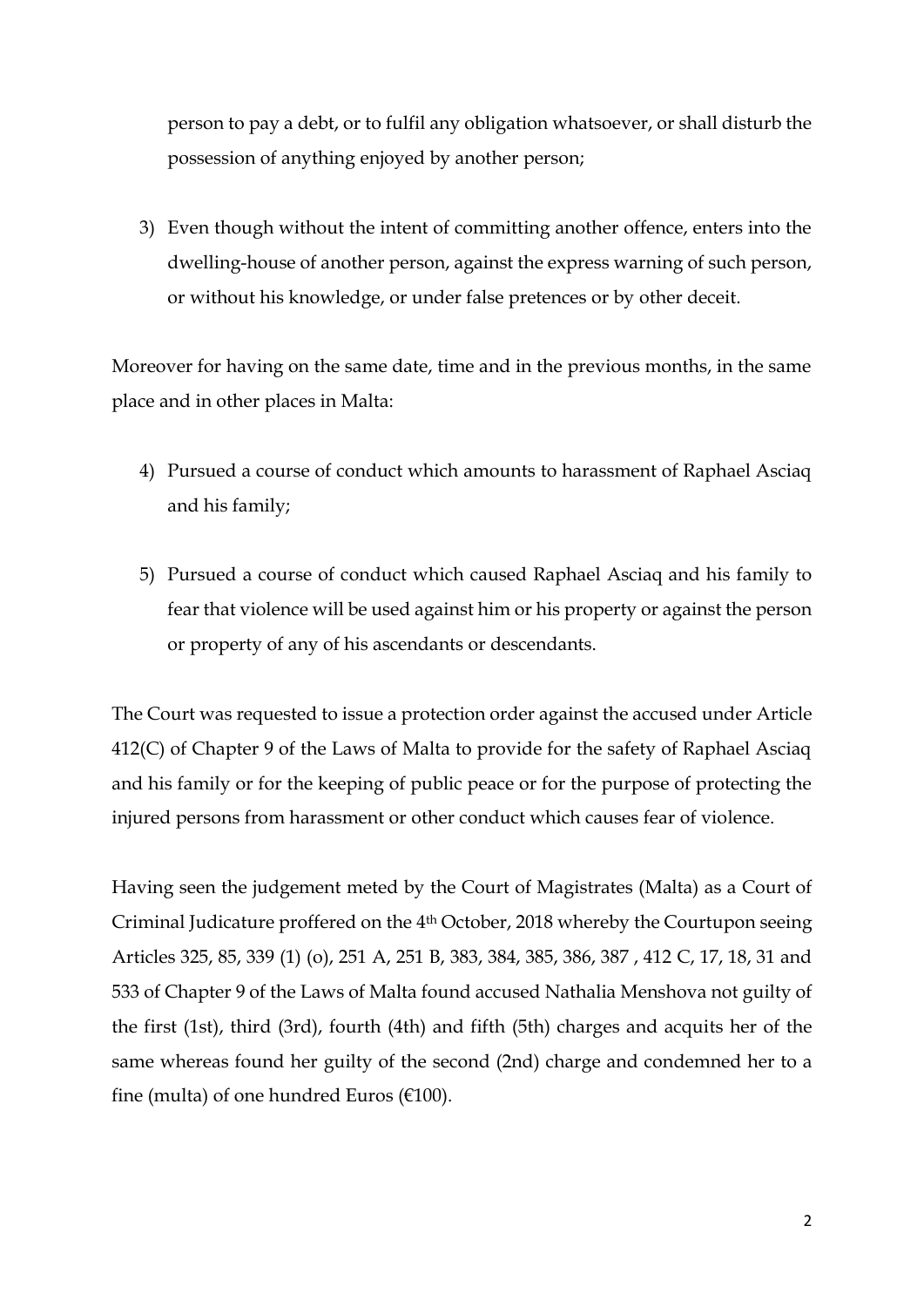The accused is hereby in terms of Article 533 of Chapter 9 of the Laws of Malta was ordered to pay expenses incurred in relation to court nominated experts Dr. Martin Bajada and Dr. Juliana Scerri Ferrante amounting to one thousand one hundred and eighty-six Euros and ninety-six cents (€1186.96).

Having seen the appeal application presented by the appellant Attorney General in the registry of this Court on the 22nd October, 2018 whereby confirming that part of the judgement where the Court of First Instance found the appellant not guilty of the charges brought against her and revoking that part of the judgement where the appellant was found guilty of the second (2nd) charge and condemned to pay a fine (multa) of one hundred Euros ( $E100$ ) together with the expenses incurred for the courtnominated experts amounting to one thousand one hundred and eighty-six Euros and ninety-six cents ( $E1186.96$ ) by finding the appellant not guilty and, subordinately, giving a punishment that is more equitable based on the circumstances and the facts of the case.

Having seen the acts of the proceedings;

Having seen the updated conduct sheet of the appealed, presented by the prosecution as requested by this Court.

- **1.** Having seen the grounds are clear and manifest and consist in the reason that the Honourable First Court should not have found the appellant guilty of the second (2nd) charge and ordered the appellant to pay the expenses of the courtrelated experts.
- **2.** That the facts of this case go back to October 2012 whilst the sentence of the First Honourable Court was handed down in October 2018, a whole six (6) years after the alleged incident occurred.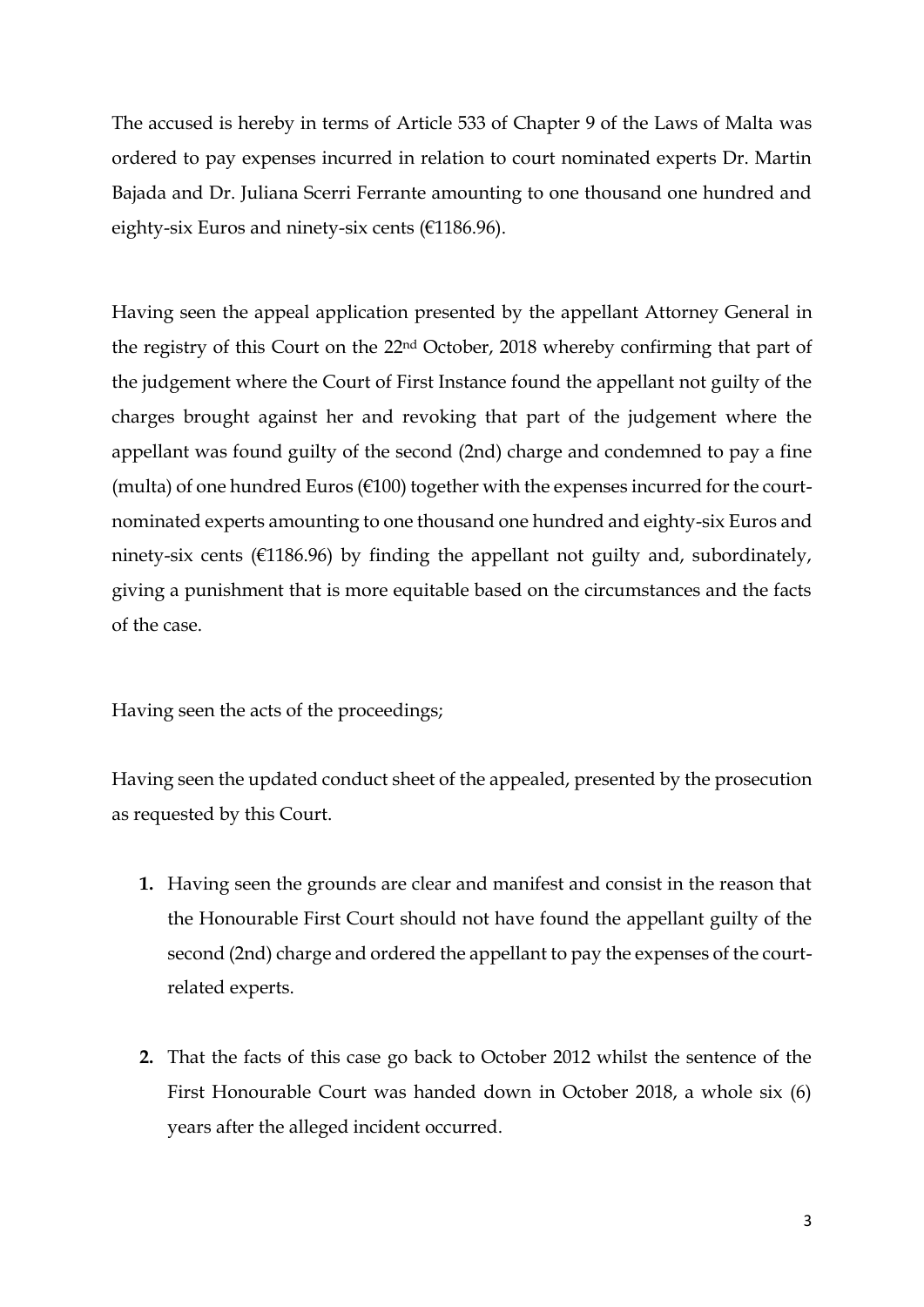**3.** That the facts of the case are simple. This case deals primarily with the alleged arbitrary exercise of pretended rights by the accused on the 26th October 2012 over a property, namely No. 8, Triq Santa Klara, Bahar ic-Caghaq, limits of Naxxar. It is evident from the acts of the proceedings that the accused and the *parte civile* were in a long-term relationship and that for several years they lived together in the above-mentioned property.

The Court had heard that on the day the *parte civile* (Raphael Asciak) had made a report claiming that the front main gate of his residence was locked with a chain and three padlocks and so he could not enter his residence. With the help of the Civil Protection Department the padlocks were cut and they entered the gate. The front door was not locked and the officers had entered the farmhouse without using any force. Inside the kitchen they found the accused who claimed that the farmhouse is her residence. The Inspector claimed that the accused produced a rent agreement whilst the parte civile had later on the same date produced a contract claiming to show that he is the sole owner of said property.

- **4.** That the Honourable First Court did not consider the fact that the *parte civile* had no right to tell the appellant not to enter the property as he had previously done on a number of occasions.
- **5.** That the Honourable First Court rightly states that "...*the right of enjoyment of the accused over the property in question does not give her the right to deny the right of enjoyment of the parte civile over the same property*. 1"

Following the production of the rent agreement (exhibited as Doc. ET6) wherein Camelot Properties Limited (represented by Raphael Asciak) as the owner of No. 8, Triq Santa Klara, Maghtab limits of Naxxar leased said property

**.** 

<sup>&</sup>lt;sup>1</sup> Page 25 of the judgement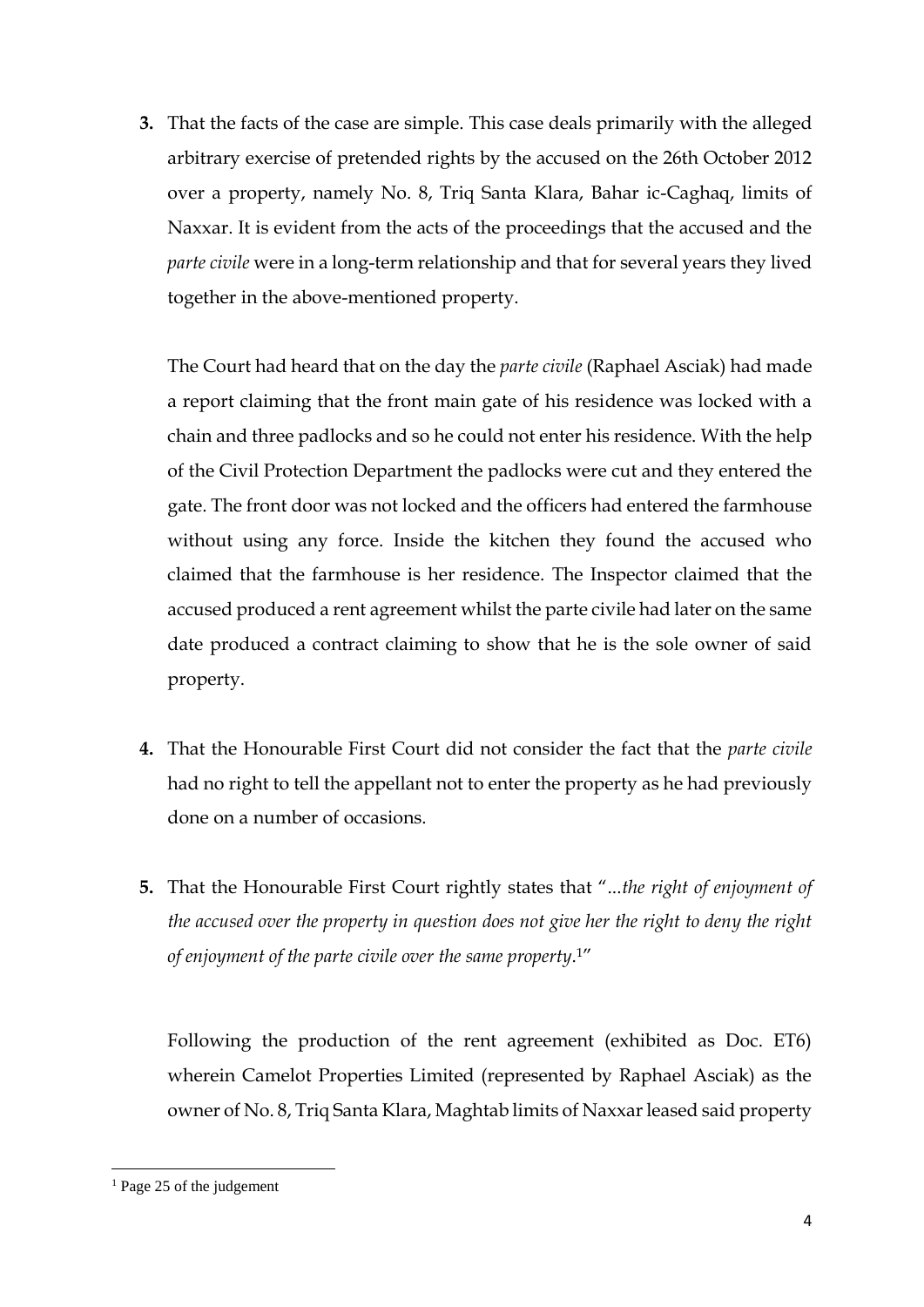to tenants Raphael Asciak and Natalia Menshova for a period of 30 years, *a contrariu sensu*, it can also be argued that "the right of enjoyment of the *parte civile* over the property in question does not give him the right to deny the right of enjoyment of the appellant over the same property".

- **6.** That in ordering the appellant to pay the expenses of the court-nominated experts Dr Martin Bajada and Dr Juliana Scerri Ferrante, the Honourable First Court failed to consider that both above-mentioned experts found in favour of the appellant.
- **7.** That from the report presented by court-nominated expert Dr Martin Bajada, the Honourable First Court stated that "the stills produced contradicted certain details, especially the chronology of events, provided by the witnesses of the prosecution"2.

Also, with regards to court-nominated expert Dr Juliana Scerri Ferrante, the Honourable First Court stated that said expert "*testified that there are too many possibilities and too many variables of which he could be the author and she could not be the author. As a result court expert concluded that in this particular case the extremes of variation were immense and thus a conclusion is impossible.*3"

**8.** Therefore, in view of the conclusions reached by both court-nominated experts, the Honourable First Court should have ordered the parte civile to pay for these expenses and not the appellant.

The Court heard the parties make their oral submissions on the 6th December 2018 and ask the Court to proceed to final judgment.

## **Considered further.**

1

<sup>2</sup> Page 11 of the judgement

<sup>&</sup>lt;sup>3</sup> Page 12 of the judgement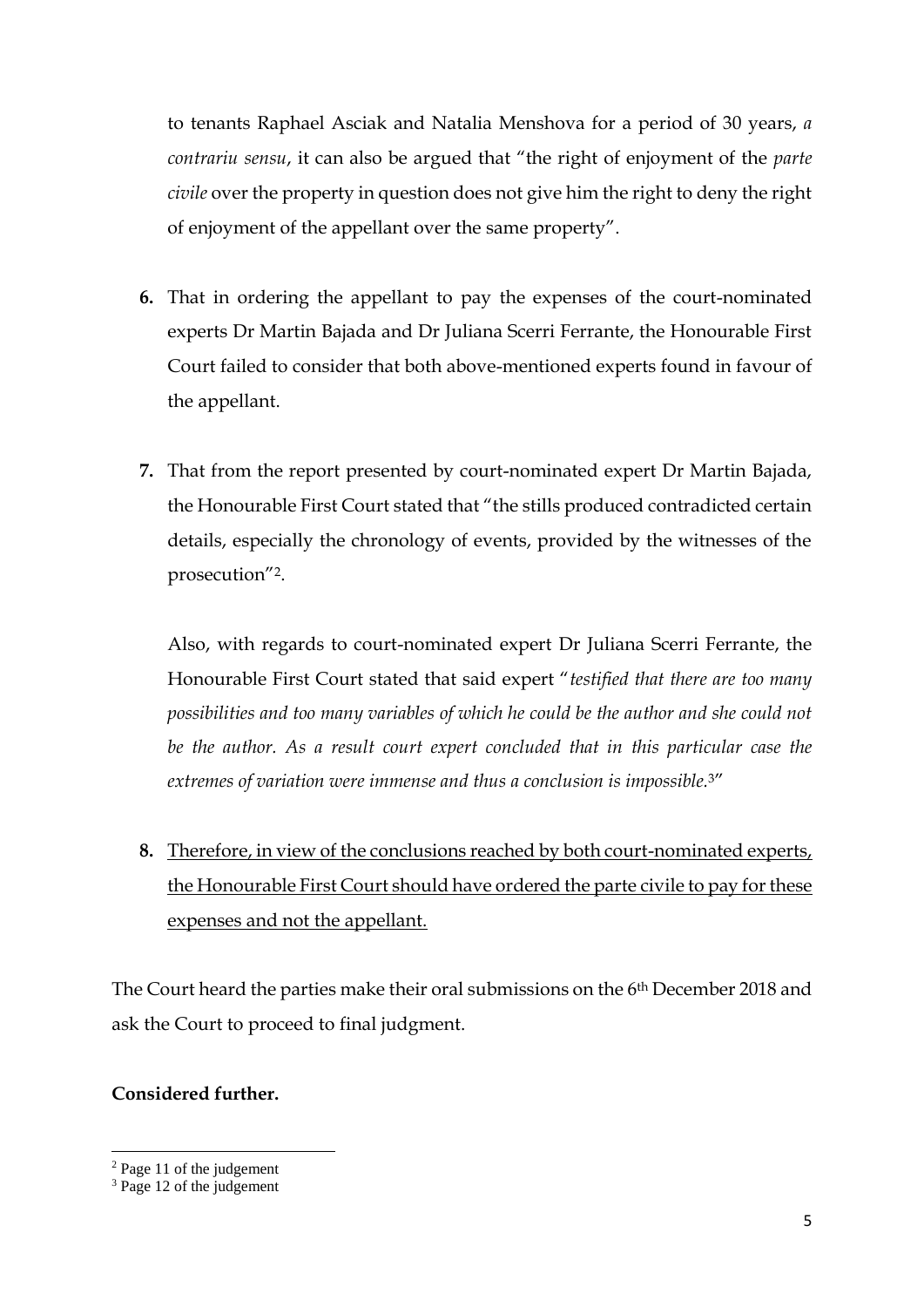That despite the appellant being accused of five charges she was only found guilty of The second charge being that relating to the offence of pretended rights. Thus the Court will examine the proceedings on y in regard to this charge to see whether it should disturb the judgment reached by the first court. It is an established fact that this court is not very happy to intrude upon the discretion exercised by the courts when speaking of appreciation of facts carried out by the Courts of Magistrates but only intervenes if such discretion was used incorrectly and thus the conclusion reached by that Court was unsafe and satisfactory.

In the offence of pretended the rights the Court makes reference to a well known case in the names **Il-Pulizija vs. Giuseppe Bonavia et<sup>4</sup>** , where an analytical definition was given to the crime under review and four primary elements were pin pointed as have to be proved the prosecution for the offence of pretended rights to exist, namely.

(a) "*att estern li jimpedixxi persuna oħra minn dritt li hija tgawdi, u li jkun sar biddissens espliċitu jew impliċitu ta' dik il-persuna; (b) l-imputat irid jemmen li qed jaġixxi bi dritt; (c) ix-xjenza tal-imputat li qed jieħu b'idejh dak li suppost jieħu tramite l-proċess legali; (d) li l-att ma jinkwadrax ruħu f'reat aktar gravi."*

As was high lighted in the case in the names **il -Pulizija vs Eileen Said**5, for the crime of pretended rights to exist it is imperative that "*Hemm bżonn li jkun hemm att pozittiv li jippriva lit-terz, Jew ifixklu filpussess tal-ħaġa".*

What is likewise important as was stated in the case in the names **Il-Pulizija vs Joseph Bongailas<sup>6</sup>** that " *sa dak in-nhar li sar l-allegat att ta' spoll kellhomx il-kwerelanti l-pussess, jew l-użu u tgawdija tal-fond in kwistjoni*."

1

<sup>4</sup> Criminal Appeal on the 1st of October 1944, Vol.XXXll - IV, p.768

<sup>5</sup> Criminal Appeal. Inf., on the 19th June 2002

<sup>&</sup>lt;sup>6</sup>. Criminal Appeal . Inf.,on the  $22<sup>nd</sup>$  Cotober .2001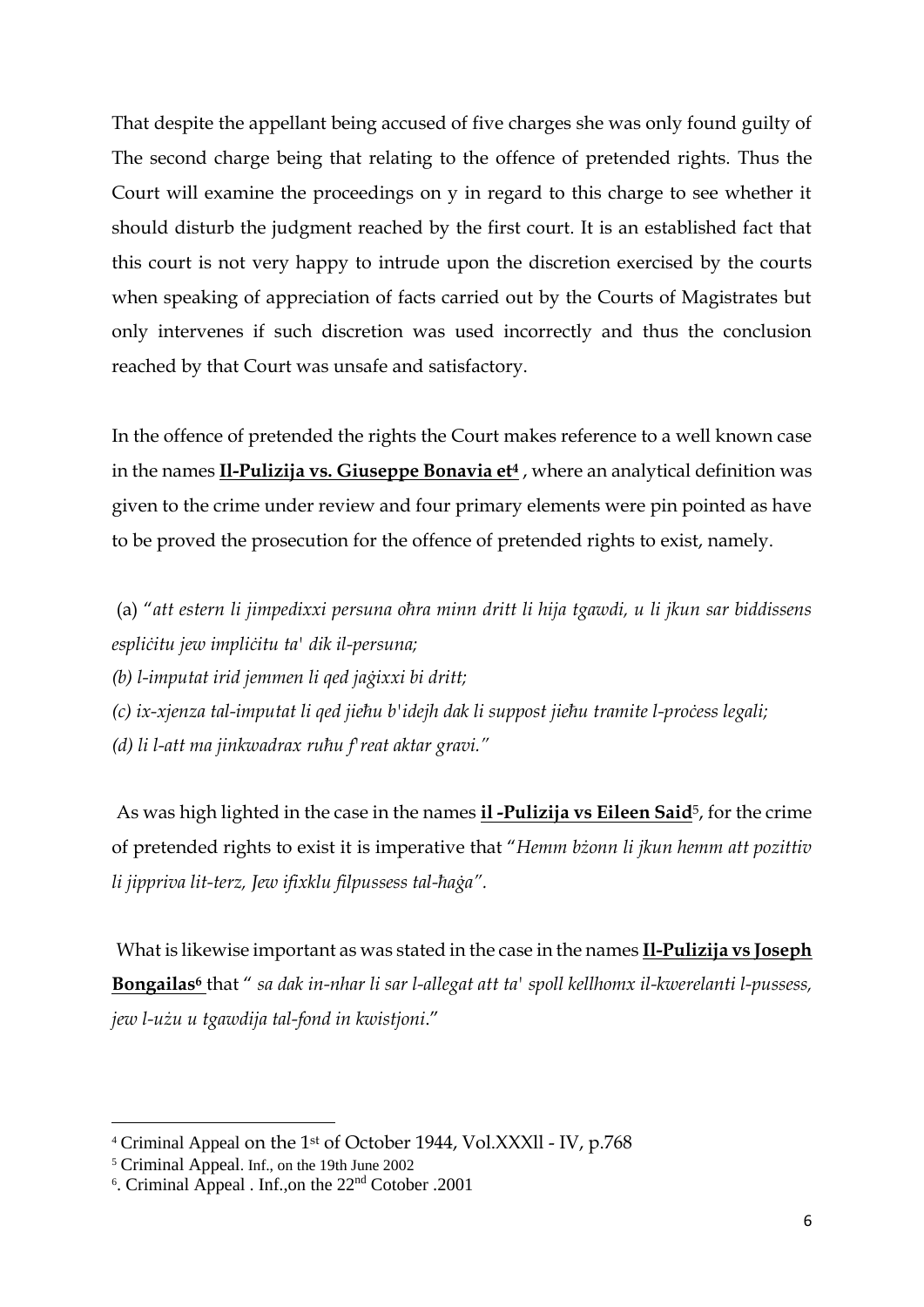From an examination of the judgment delivered by the Courts of Magistrates it transpires that the accused had been in a long term relation ship with Raphael Axiak and they used to lived together in the house numbered 8, Triq Santa Klara, Bahar ic-Caghaq, limits of Naxxar. However, a report was launched by Raphael Axiaq stating that the accused had arbitrarily deprived him of further access to his house from the 26th October ,2012.

With reference to this charge the Court heard **Inspector Elton Taliana** state that on the 26th October 2012 he was informed by PS 950 Alan Buhagiar that a report was made by Raphael Axiaq stating that he found the main gate of his residence was locked with a chain and three padlocks and thus could not obtain access. It was only with the help of the intervention of the Civil protection that the padlocks were cut that he managed to make his way through to the house. He however stated that the front door of the house was not locked and thus the police officers obtained access without further difficulty . In the house, the inspector said that he came across the appellant who immediately stated that the farmhouse in question was her residence as per the contract of rent she produced (Dok ET67). This rental agreement was made between Camelot Properties to her and Raphael Axiaq . However ,the complainant said that he had never signed this agreement. The police also spoke with the complainant who produced a contract dated 30<sup>th</sup> April 2002 (Dok ET4<sup>8</sup>) which showed that Propinvest was the sole owner of the property in question and he was its Director. The Complainant explained that he had a relationship with the appellant for many years and that they lived together but the appellant put the locks on the gate and denied him access. When he asked the appellant if she had put the padlocks she said that it was not her who placed them. He also exhibited the statement he took of the appellant which is being marked as Dok ET2.

In cross examination on the 22nd September 2014, the witness stated that during his investigation it had resulted to him that the appellant had some sort of troubled relationship with the parte civile but certainly did not have a copy of the keys of the farm house because she obtained access by breaking the door. Although he did not

<sup>1</sup> <sup>7</sup> Fol. 40

<sup>8</sup> Fol. 34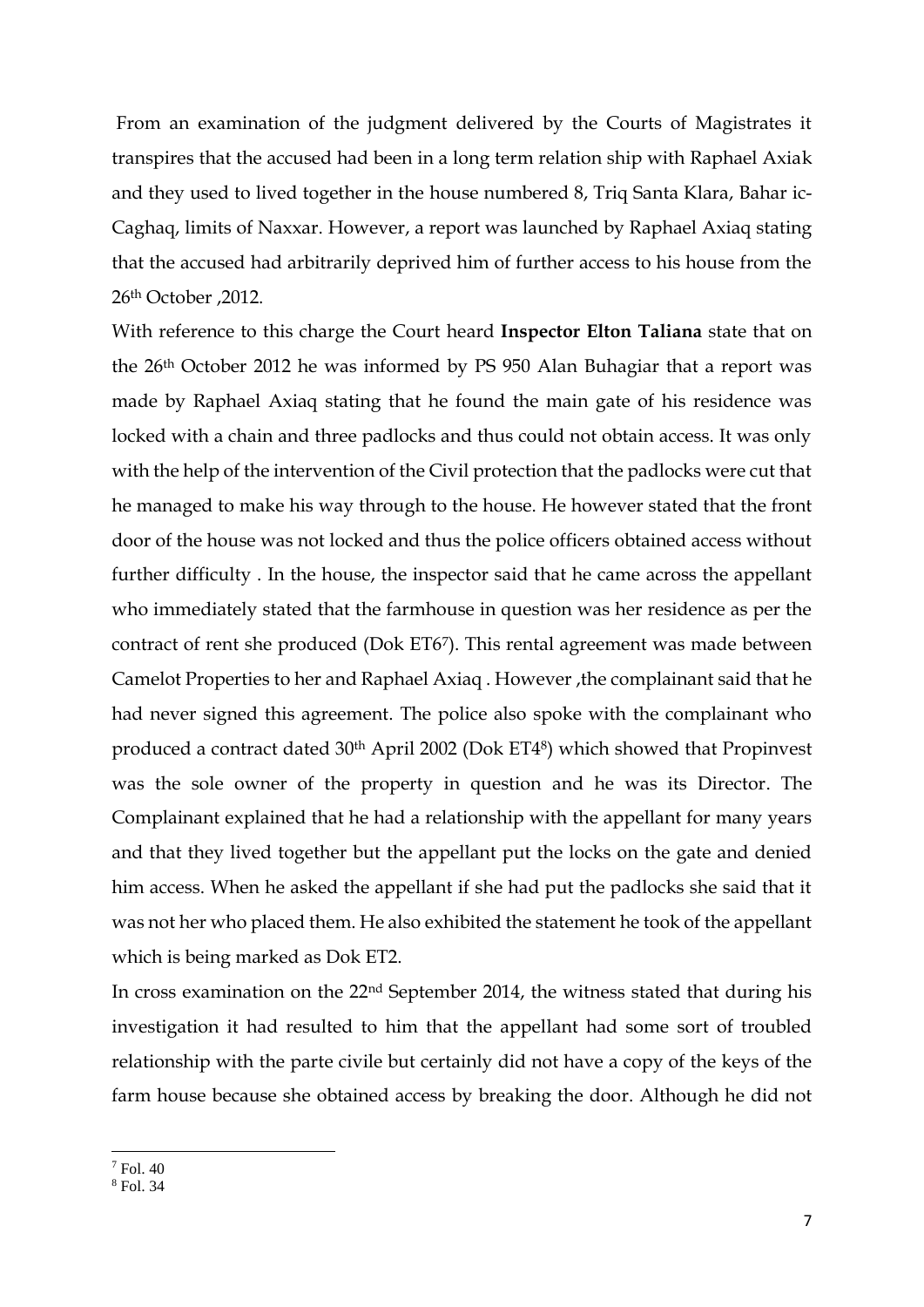see her break the door open he said that visibly he saw the signs of damage that occurred as a result of forced entry. He said that when his officers went on site there ws only the appellant.

**PS 1131 Justin Camilleri** confirmed that he had accompanied Inspector Taliana to the premises in question on the 26th October 2012 and noted that on the gate which is situated prior to the main door of the farmhouse there were two padlocks which he exhibited as document JC1. He then proceeded inside the house and found the appellant who he recognised in court. He explained that the padlocks were broken with a special tool used by members of the Civil Protection. Inside they found the appellant in the kitchen and they asked her to accompany them to the police station which she did.

**PS 905 Alan Buhagiar** confirmed that he had gone to investigate a report regarding forced entry into a place 8 Santa Klara, Bahar ic-Caghaq wherein he realised when he arrived that this person had locked herself in due to the fact that he witnessed padlocks on the chain on the front gate preceding the front door. He confirmed that on the place there was the complainant Raphael Axiaq. He confirmed that he had arrested the appellant on previous occasions from this same place because where she used to live for a long time. However on the day of the incident he said that she was living in Msida because whilst the was taking her to the police stating they had passed by her home in Msida so that she could collect some of her personal belongings.

**WPC 50 Oriana Spiteri** confirmed that she had accompanied the civil protection on the 26th October 2012 to the house in Santa Klara, Bahar ic-Caghaq and she was present when they broke the padlocks. She recognises the appellant as the person who was inside the house when they obtained access therein. She then spoke with her lawyer and accompanied them to the police station. Asked if she state that she had been living there prior to this incident she said that the appellant mention nothing of this sort.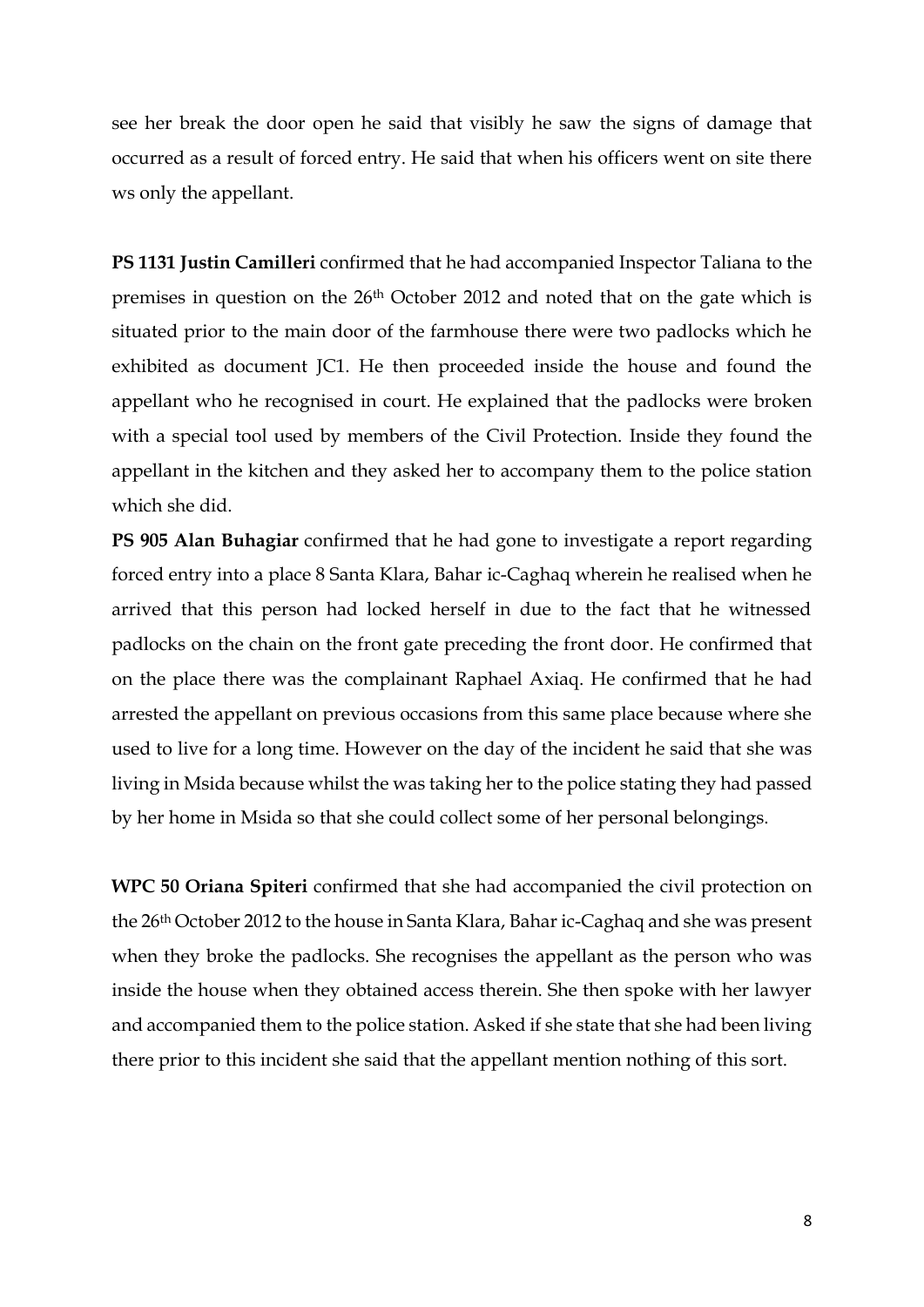**Arthur Grech** and **Silvan Portelli** stated that they work at the Civil Protection and on the 26th October, 2012 they had assisted cutting a padlock and a chain with a bolt cropper from a gate that leads to a house number 8, Triq Santa Klara, Bahar ic-Caghaq.

The complainant **Raphael Axiaq** gave evidence under oath and stated that whilst at work he received a phone call from his neighbour Florence Tabone who told him that his front door was open and that she was hearing a lot of noise. He left work and went to his home and found many cars outside and soon realised that his front door had been knocked down. Asked if the appellant used to live in this farmhouse he said that she used to occasionally though she had her own property He said that the last time that she had slept at his place was in August or September 2009 and the police ended up going to his house and escorting her out in hand cuffs He explained that then he saw the appellant in his house walked out and saw her padlock the gate so as to prohibit further access to the house. Asked if the appellant had a copy of the keys of the house he stated that she had stolen a copy of them. He explained that he had bought the property in question in the name of the company Propinvest and that in fact there are two contracts one relating to the house and the other to the garden attached. On being shown the lease agreement given to the police by the appellant he states that it is false and that the signatures on it are not his. Asked if he had aces to the house once the appellant out the padlocks he states he would have access only if he broke the padlocks.

**Notary John Spiteri** confirmed that the contract exhibited in these proceedings was drawn up by himself wherein Raphael Axiaq on behalf of Propinvest Com had bought the farmhouse in Bahar ic-Caghaq from a family Bartolo. He also confirmed that the contract dok JS 1<sup>9</sup> was drawn up by him regarding a portion of land adjacent to the house in question which Raphael Axiaq bought from Mr and Mrs Bartolo in the year 2002.

**Pl Quentin Tanti** on behalf of MFSA exhibited a copy of the Memorandum of articles and Association of the company Propinvest Limited with the C number 22690 which

**<sup>.</sup>**  $<sup>9</sup>$  Fol. 106</sup>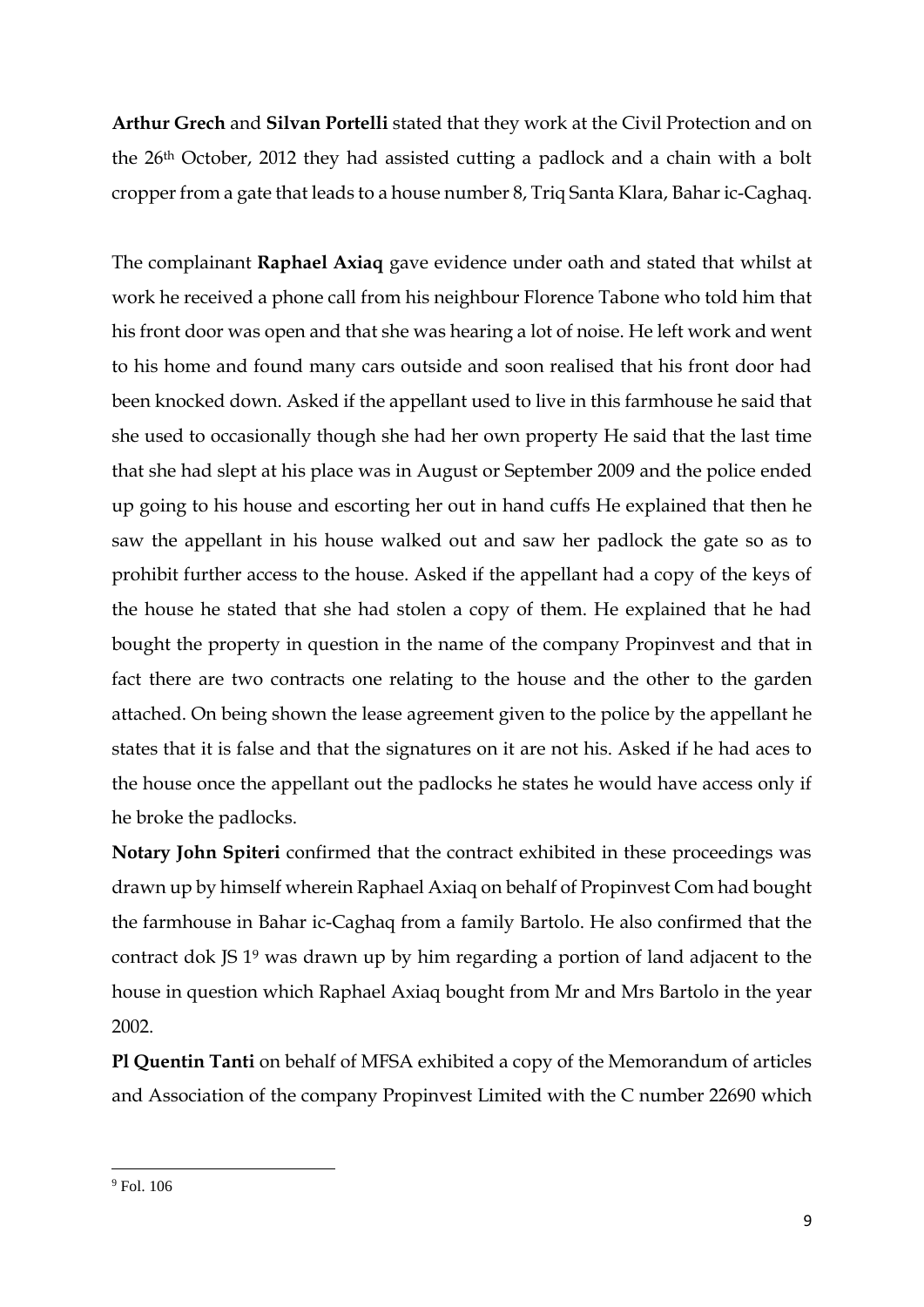he marked as dok AT110. He confirmed that the Directors of this company are Raphael and Vanessa Axiaq. He also exhibited the Memorandum of Articles and Association of the company Camelot Properties limited<sup>11</sup> wherein again Raphael and Vanessa Axiaq are Directors. He also exhibited the Memorandum of Articles and Association of the company Classic Services Ltd<sup>12</sup> and confirmed that Raphael Axiaq is a Director together with others.

The accused gave evidence and denied ever having put the chain and padlock around the gate of the property in question. She said she knew the parte civile because she had a long time relationship with him that lasted 18 years from 1992 till 2012 till she was dragged out of the house she lived in in Bahar ic-Caghaq. She said they lived together she was his common law wife. They had a child together Gabriella and ate and did everything together. They first lived in Ta' L-Ibragg together, then they sold it and lived in rented accommodation until they lived in Bahar ic-Caghaq for ten years together. She exhibited a number of photos which showed her in the presence of the parte civile and a number of them show her in this same house. Every time she went abroad and came back to the island she would go to this same house in Bahar ic-Caghaq as this was her daily residence. She said that she always entered the house with the key. There were two keys one for the wooden door and the other for the metal one and she a copy of both.

On the day in question she remembers that she was in the kitchen having a cup of tea, placed the dirty clothes in the machine and then the police rang the bell and she found them before her . Asked if she put the chain around the gate she replied in the negative and said that she did not even see the damages on the door. Asked how where they caused she said she has no idea. She confirmed that she had shown an empty wardrobe to the police when on site . Asked if she lived in Msida property she said no the Msida property is hers but is used as an office. She insisted on saying that she lived in Bahar ic-Caghaq.

 $\overline{a}$ 

 $10$  Fol. 114

<sup>&</sup>lt;sup>11</sup> Dok QT2 a fol. 135

<sup>12</sup> Dok QT3 a fol. 250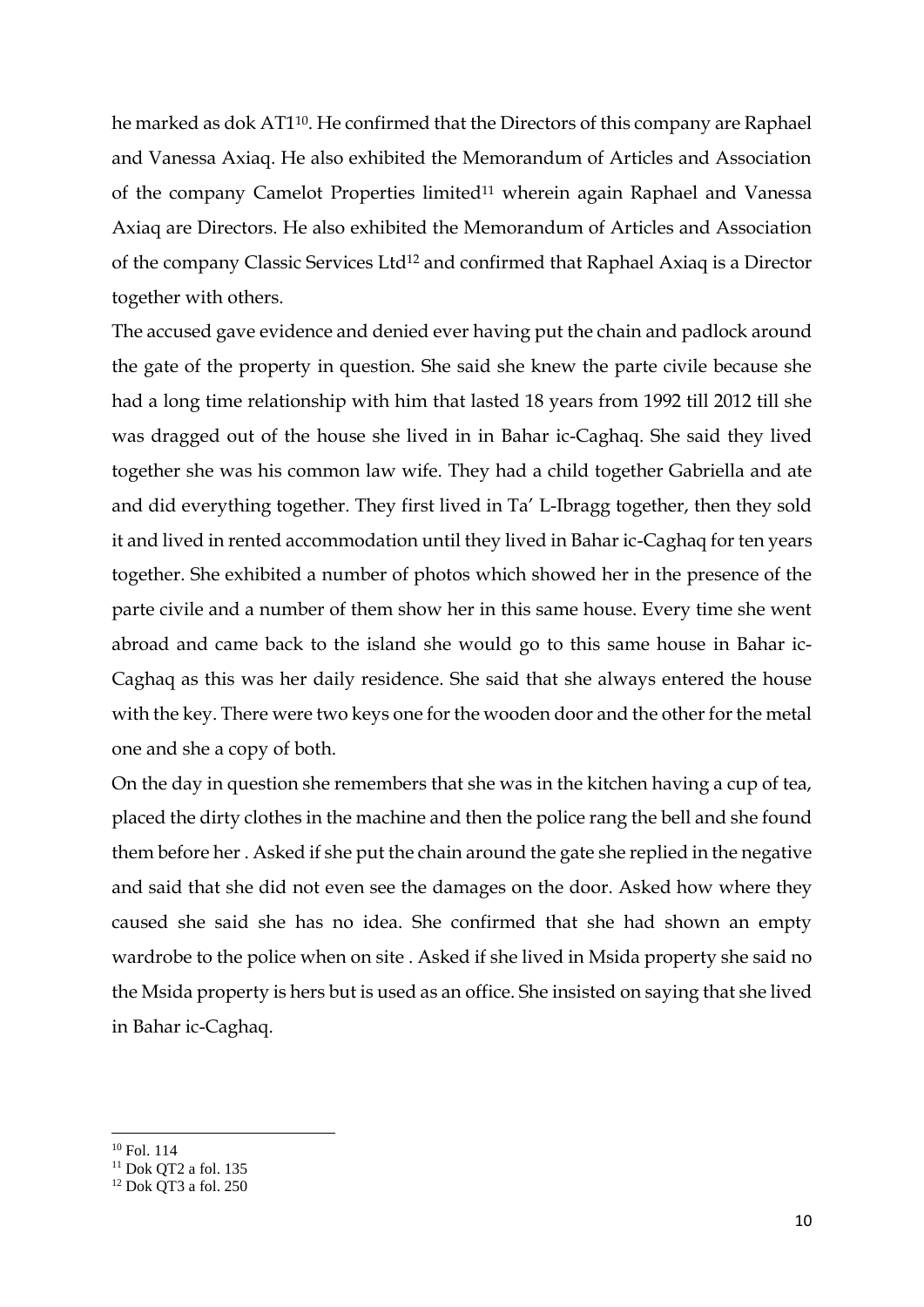In her statement, the appellant gives a different version of events a tempo vergine and of relevance to the charge in question is what she states at page 13 namely when asked by the police inspector " *who put the chains on the gate*" she replied " me" and when further asked " so you obstructed ralph from getting inside" she replied " *he obstructed me from getting inside in February and I wanted to let him know what it feels what I felt*". Asked where she lived from last February till the night before she released her stated when replied " *I actually lived in the office where I lived in Flat 13, Sicasa Court, Tower street Msida*."

**Marianne Galea** stated that she was the babysitter of the appellants daughter Gabriella. Asked where she used to baby sit she said in the house of Santa Klara in Bahar ic Caghaq . She said that in this house the appellant lived with her daughter and the parte civile known as Ralph Axiaq. She said that many a time she would keep the girl at her home even when the appellant and Ralph used to travel abroad . She said that both Ralph and the appellant would pick up the girl from her place. She said that she knew Gabriella even when the appellant and Ralph used to live in Ta' L-Ibragg. She confirmed on oath that she knew the appellant and her daughter before getting to know Ralph. She did not have a copy of the key of the place in Bahar ic-Caghaq.

**Svetlana Roukhlianda s**tated that she had known the appellant and her daughter for many years and she even knew that the appellant had a relationship with Ralph and that they were living together. She stated that she would go and visit them from time to time. . She explained that the day before the incident the appellant had just come back from Sweden and she called her and asked he if she could go over and stay with her and she said it was no problem since she told her that she would go home the following day. On the day in question she asked her to go with her to the house in Bahar ic-Caghaq because she felt threatened from Ralph since he threatened her many times before. The next day she left and she went to meet her at the house in Bahar ic-Caghaq. There was also a man with them in a separate car. She said that they parked outside. The appellant came down from the car opened the door where there was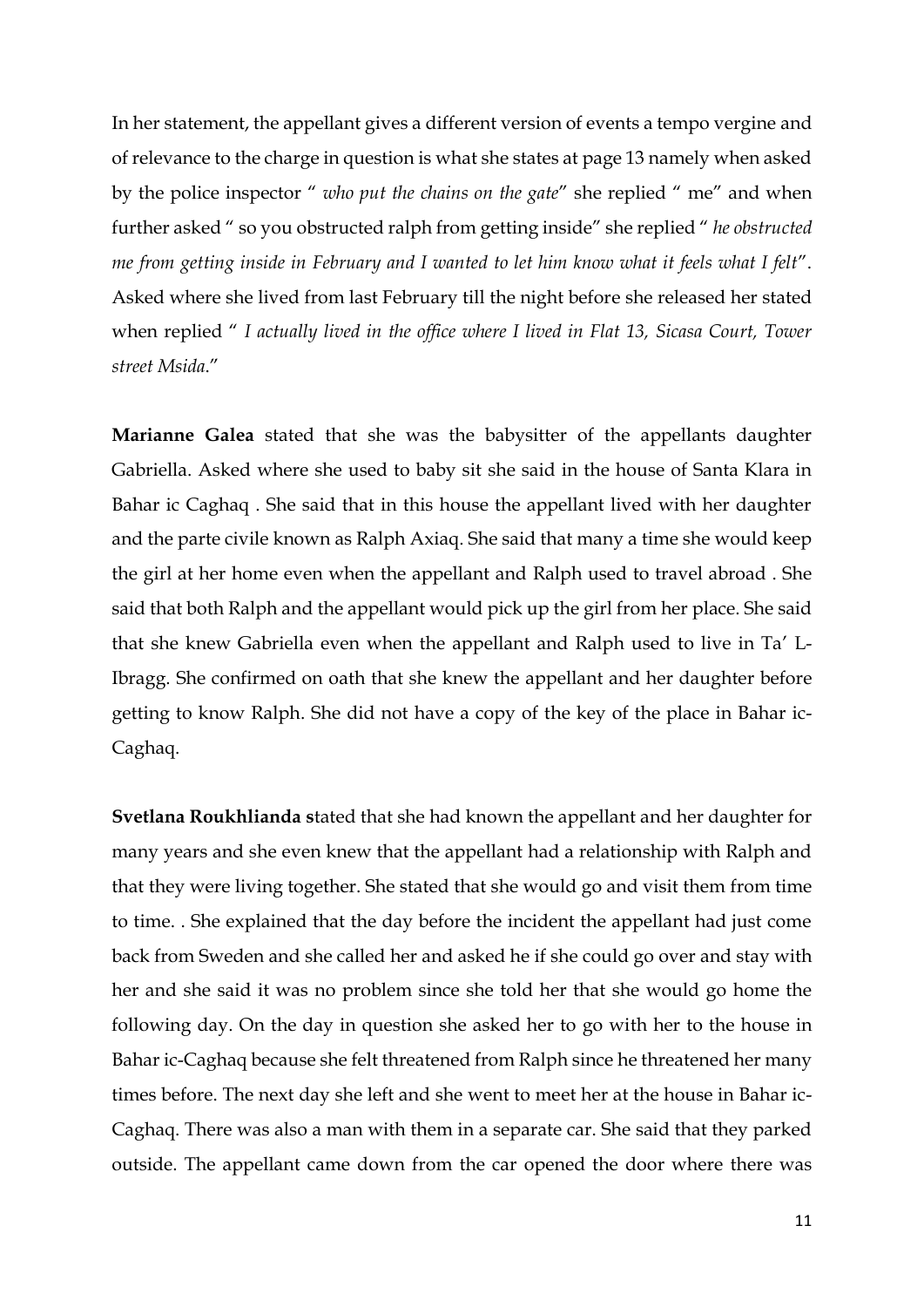some mesh and then she proceeded to open the second door. Asked if she saw her open the door she says that he was a bit away but heard the click of the key opening the door. The key turned but the door did not open straight away. They then went to the attic and as she was proceeding to the attic she hurt and started to bleed because some wood gave way. She then left the premises. Asked who the man was who accompanied them on the premises she states that she does not know him. She confirmed that he stayed outside and that the appellant knew who he was and that she brought him over for her security.

**Olga Spiteri** confirms that she used to work as a maid for the appellant until the year 2006 in her house in Bahar ic-Caghaq. She said that she used to clean the house for Ralph and the appellant and even wash their clothes. They were a couple and even had a business together. She said she was surprised why she was asked to give evidence because it was a known fact that they had this relationship. She said that in the house there was only one bed and Ralph and the appellant used to sleep there. She said that at times he would meet the babysitter Maryanne there too.

**Larissa Zarenskaja** said that the appellant is her aunt and that she knew about the long relationship she had with ralph Axiaq . She said that she used to visit them often from the age of 11 till she was 33 and got married in 2011. She said that she would sleep downstairs with her cousin Gabriella and her aunt would sleep with Ralph. The last time she visited them was in the year 2009 though they would communicate via skype and thus she could say that they were still livening in that house.

**Anthony Tonna**, a carpenter gave evidence and stated that he did a lot of works for Ralph and confirmed that he did some works in Bahar ic-Caghaq and that he would take orders both from ralph as well as from the appellant . He confirmed that at the house there would be a young girl too . He would get paid for his work from Ralph.

**George Mifsud**, explained that he did some electricity works for the appellant and Ralph and confirmed that these would take place in their farm house in Bahar ic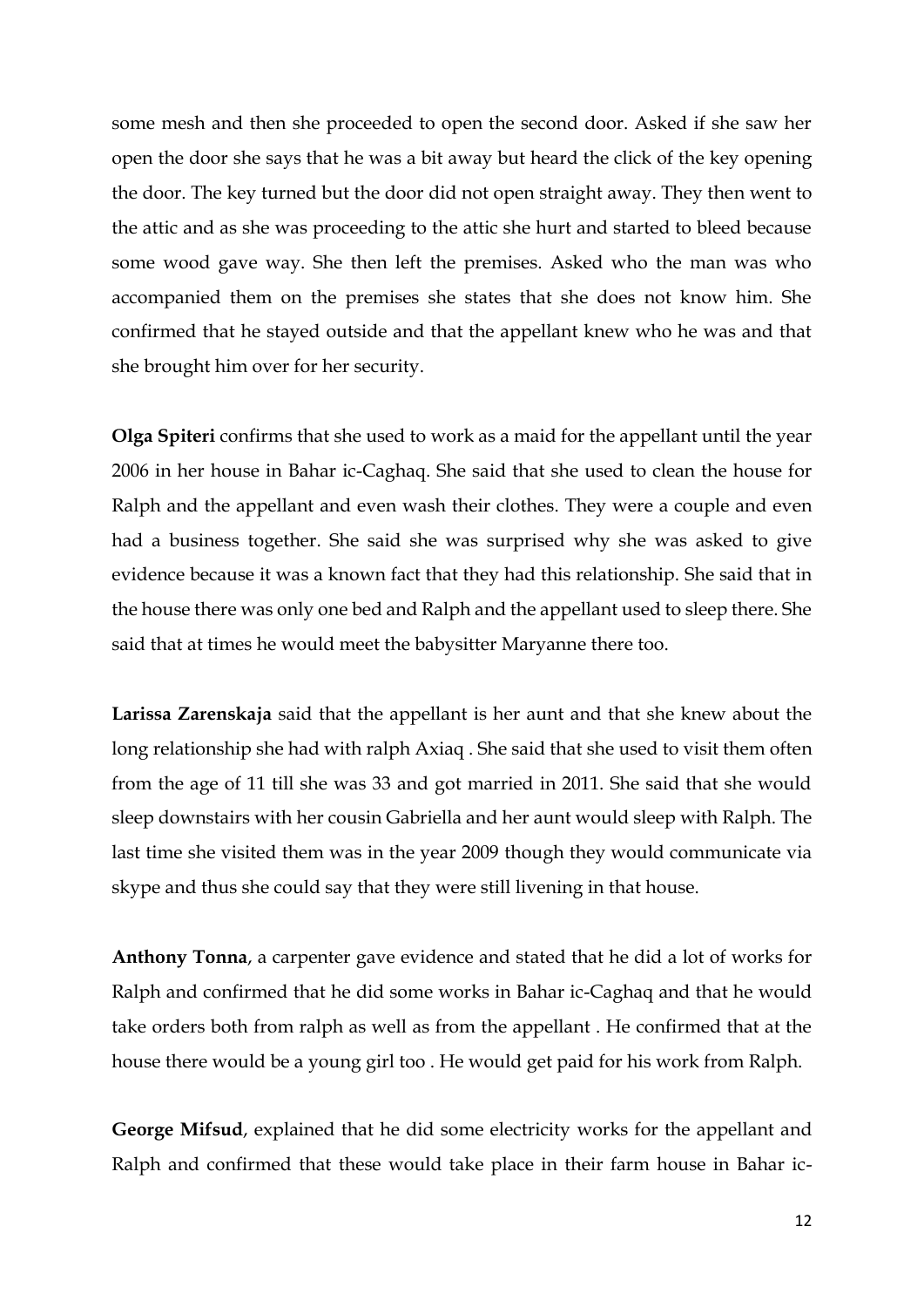Caghaq. He said that he would also see them on the ferry going to Gozo together. He said tht generally the appellant would pay him . He also used to work for her in a place in Msida in a flat and ther would be some of her friends there too.

**Tatjana Filina** gave evidence and explained that she knew the appellant for many years and she also knew Ralph with whom she used to live in a farm house in Bahar ic-Caghaq as a family. She went there many times and at times even her young son who is a friend of Gabriella used to go there.

Considers further,

That it is uncontested that the appellant and the parte civile had right of access to the house in question where they used to live as a family for many years. This was established and proved by many witnesses to a level beyond doubt. Undoubtedly there seems to have been some issues between the couple though on the whole lived happily as a family with the appellants daughter Gabriella receiving friends every now and again.

However with regards to the incident in question the court feels that is should not go very far but limit itself to the statement issued by the same appellant a tempo vergine of the investigation to this case namely when she released the statement in the presence of WPS 50 Oriana Spiteri. It transpires that on that day in question the appellant had admitted that she had put chains around the gate so as to deprive the parte civile from access to his property and this she dis so that he would feel what she felt when he did a similar act a few months before. This confession on behalf of the appellant is tantamount to an admission on her part that she deprived the parte civile from the use of his property.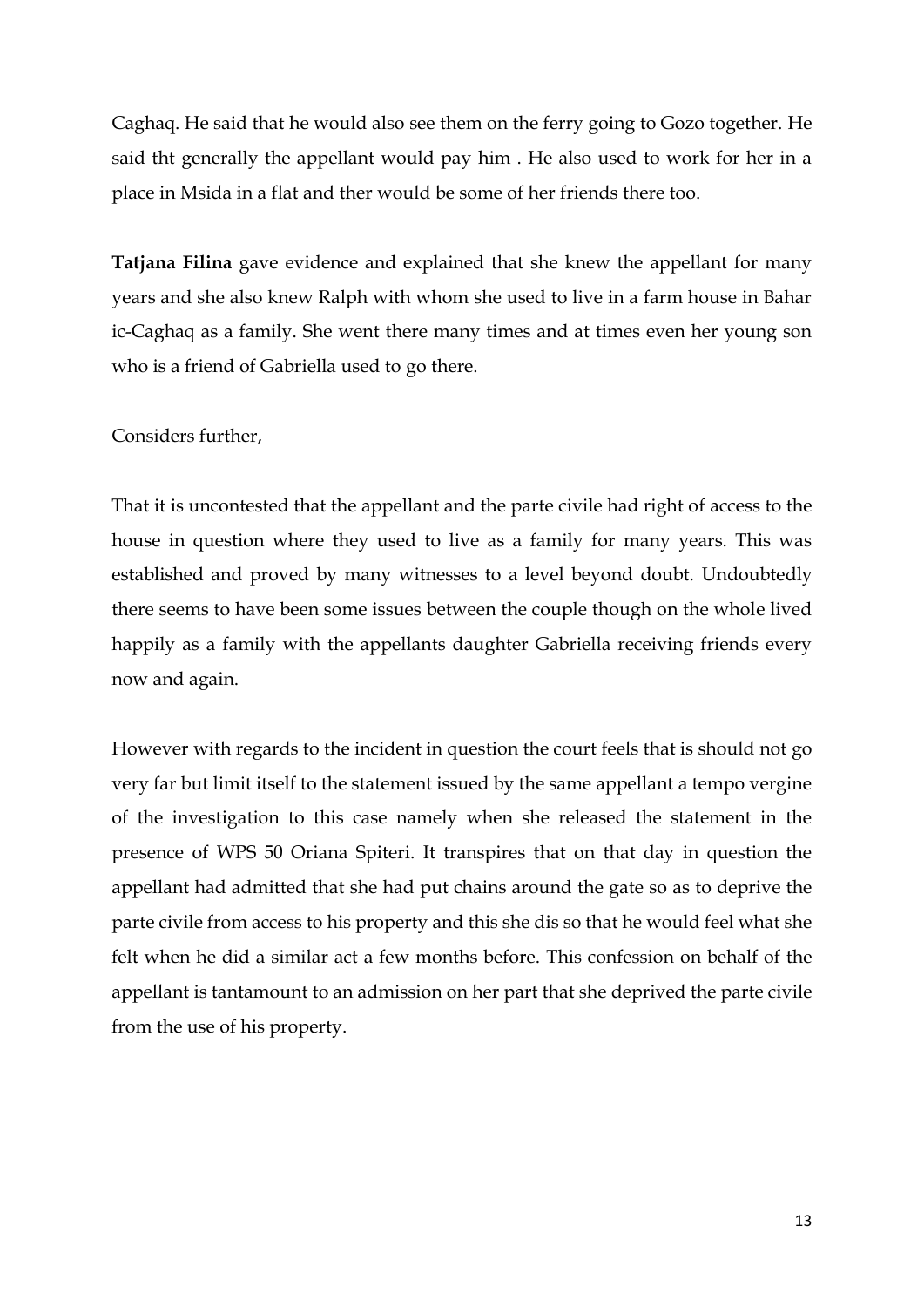It seems that Article 85 protects the possession and the use of a thing and not necessarily the property thereof. In fact in **Il-Pulizija v. Joseph Bianco<sup>13</sup>**, the Court of Magistrates held that:

*Il-prosekuzzjoni esebiet diversi kuntratti sabiex tipprova it-titolu ta" din l-għalqa u l-Qorti tirrileva li ai fini ta" dan ir-reat m"hemmx lok li jiġi ippruvat it-titolu; huwa neċessarju biss li l-prosekuzzjoni tipprova l-pussess u li tali pussess ġie mfixkel b"azzjoni ta" terzi sabiex b"hekk il-possessur ma setgħax igawdi l-pussess liberu tal-oġġett.*

Thus for the purposes of the offence of ragion fattasi the material possession or detention is sufficient. This was judicially acknowledged in **Il-Pulizija v. Mario Bezzina<sup>14</sup>** and **Il-Pulizija v. John Cassar et**. <sup>15</sup> In the former judgement Mr Justice D. Scicluna held that:

Għall-finijiet tar-reat ta" ragion fattasi *"For the purposes of the offence of ragion fattasi "the material possession or detention is enough"(vide Il-Pulizija v. George Zahra, <sup>16</sup>). A person, who has an object borrowed for its enjoyment, is deemed to have the material possession of the object. Under Article 85 there is no need to prove any other substantial form of possession than this one."*

Therefore it results to this court in a unequivocal manner that the parte civile had access to this house and with the act that was committed by the appellant she deprived him of such access to enjoy his residence . She herself said that she did this act to make him feel what its like to be locked out of your home. Thus it is evident that her intention was purely to make him feel locked out and deprived of his right of enjoyment of his property even if for a short period of time. This was enough to prove the crime in question. It must be emphasised that Article 85 is intended to impede a person from taking the law into his/her own hands. The position between copossessors as was the case in question is that all the co-possessors should have equal

**.** 

<sup>&</sup>lt;sup>13</sup> Number: 684/2006, 5th March 2010, Court of Magistrates (Gozo) as a Court of Criminal Judicature, Magistrate C. P. Scerri Herrera

<sup>&</sup>lt;sup>14</sup> Criminal Appeal Number: 42/2004, 26th May 2004, Court of Criminal Appeal (Inferior), Mr Justice D. Scicluna

<sup>&</sup>lt;sup>15</sup> Criminal Appeal Number: 128/2006, 24th January 2007, Court of Criminal Appeal (Inferior), Mr Justice G. Caruana Demajo

<sup>16</sup> 16 th July 1958- Vol XLII.iv. 1453